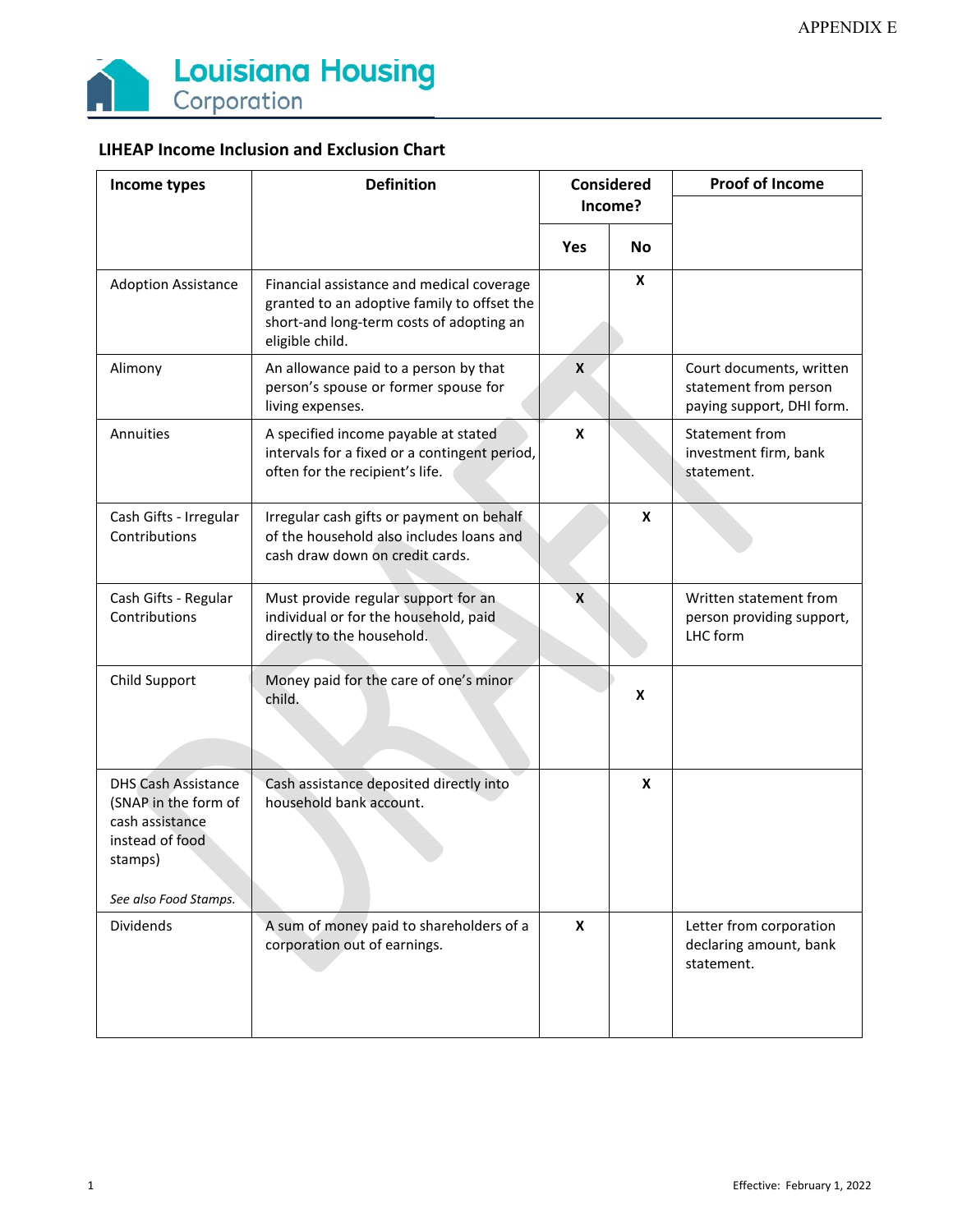

| Income types                                                              | <b>Definition</b>                                                                                                                                                                       | Considered<br>Income? |             | <b>Proof of Income</b>                                                                |
|---------------------------------------------------------------------------|-----------------------------------------------------------------------------------------------------------------------------------------------------------------------------------------|-----------------------|-------------|---------------------------------------------------------------------------------------|
|                                                                           |                                                                                                                                                                                         | <b>Yes</b>            | <b>No</b>   |                                                                                       |
| Earned Income                                                             | Wages, Salaries, Commissions,<br>Bonuses, Profit Sharing, Tips, Vacation<br>Pay, Overtime Pay, Severance Pay, Sick<br>Leave                                                             | X                     |             | Wage Stubs and/or<br>statement from<br>employer, verification<br>from The Work Number |
| <b>Earned Income Credit</b><br>(EIC)                                      | A tax credit for low income households.                                                                                                                                                 |                       | X           |                                                                                       |
| Employers paid fringe<br>benefits                                         | Health Insurance, retirement, etc.                                                                                                                                                      |                       | X           |                                                                                       |
| <b>Energy Grants</b>                                                      | Money received under last year's LIHEAP,<br>or from private utility energy assistance<br>programs.                                                                                      |                       | X           |                                                                                       |
| <b>Federal Disaster</b><br>Payments                                       | Payments made by federal agencies under<br>a presidential declaration of disaster.                                                                                                      |                       | X           |                                                                                       |
| Food Stamps<br>(SNAP)<br>See also DHS Cash<br>Assistance.                 | Assistance given under a federal program<br>to eligible persons for food at designated<br>grocery stores or markets.                                                                    |                       | $\mathbf x$ |                                                                                       |
| <b>Foster Care</b>                                                        | Payments made to foster families. Types<br>of foster care:<br>Family Foster Care, Special Rate Foster<br>Care, Family Shelter Care, Relative Foster<br>Care, Independent Living Program |                       | X           |                                                                                       |
| <b>Foster Grandparents</b><br>Program                                     | A program for limited income people age<br>60 and older to serve as a role model,<br>mentor and friend for a small stipend.                                                             |                       | X           |                                                                                       |
| Home Ownership<br>Voucher Program                                         | Section 8 home ownership program.                                                                                                                                                       |                       | X           |                                                                                       |
| Income Earned by<br>household members<br>still enrolled in high<br>school | Income Earned by household members<br>eighteen (18) and over, who are enrolled<br>in high school.                                                                                       |                       | X           |                                                                                       |
| Income Earned by<br>minors                                                | Income Earned by household members<br>under the age of eighteen (18).                                                                                                                   |                       | X           |                                                                                       |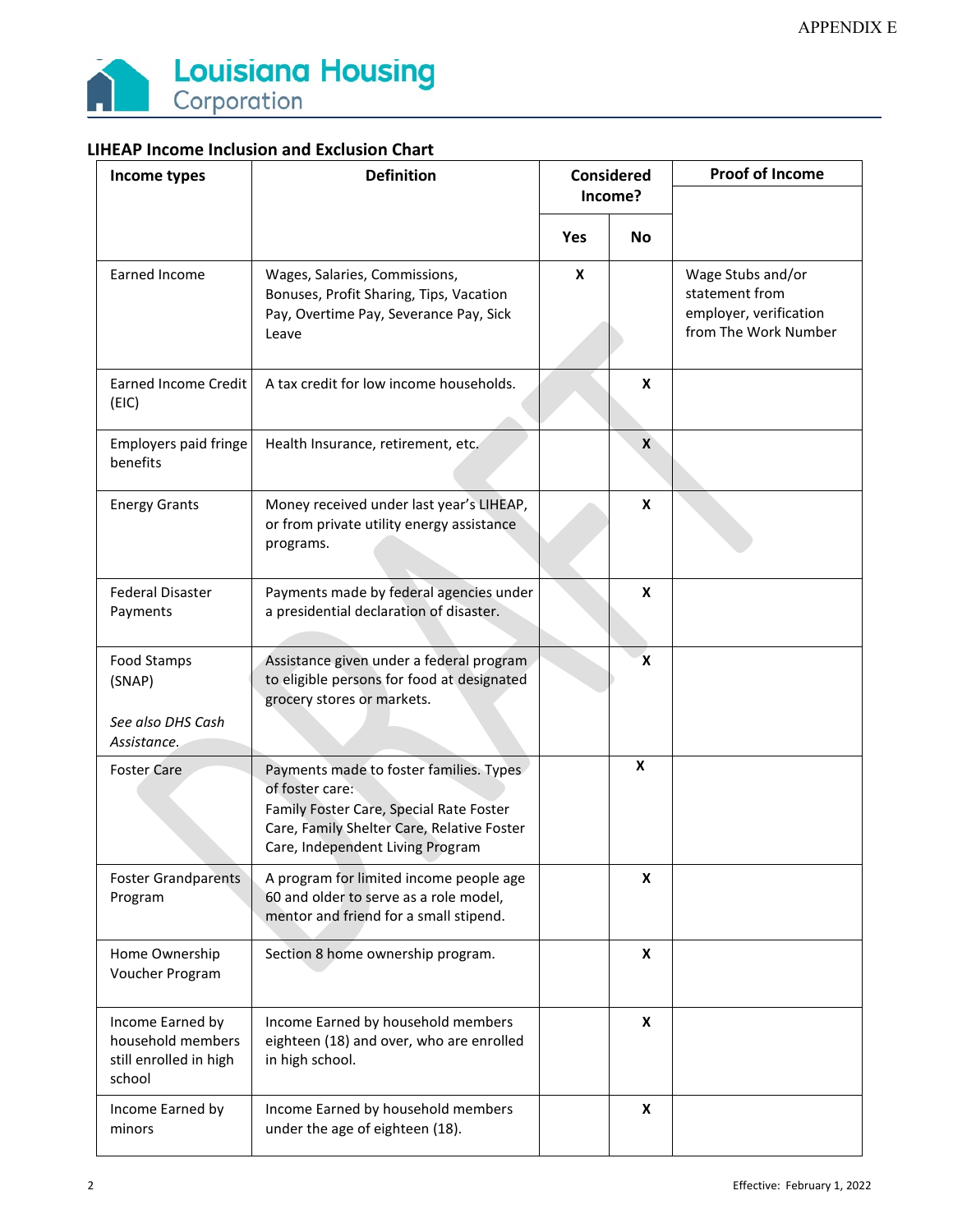

| Income types                                                                                       | <b>Definition</b>                                                                                                                                                                                                                         | <b>Considered</b><br>Income? |           | <b>Proof of Income</b>                                                 |
|----------------------------------------------------------------------------------------------------|-------------------------------------------------------------------------------------------------------------------------------------------------------------------------------------------------------------------------------------------|------------------------------|-----------|------------------------------------------------------------------------|
|                                                                                                    |                                                                                                                                                                                                                                           | Yes                          | <b>No</b> |                                                                        |
| Income Not Counted<br>By Law-<br>Domestic Volunteer<br>Service Act                                 | Title I: Volunteers In Service To America<br>(VISTA), AmeriCorps, University for Action<br>(UYA), Urban Crime Prevention Program                                                                                                          |                              | X         |                                                                        |
| Income Not Counted<br>By Law-<br>Domestic Volunteer<br>Service Act                                 | Title II: Retired Senior Volunteer Program<br>(RSVP), Foster Grandparent Program<br>(FGP), Older Americans Service Program<br>(Senior Health Aides, Senior Companions).                                                                   |                              | X         |                                                                        |
| Income Not Counted<br>By Law-<br>Domestic Volunteer<br>Service Act                                 | Title III: Service Corps of Retired<br>Executives (SCORE) and Active Corps of<br>Executives (ACE)                                                                                                                                         |                              | X         |                                                                        |
| Income Not Counted<br>By Law-<br>Title V of the Older<br><b>Americans Act</b>                      | Experience Works, Senior Health Aides,<br>Senior Companions, Volunteer Respite<br>care.                                                                                                                                                   |                              | X         |                                                                        |
| Income Not Counted<br>By Law $-$<br>Title I of the<br>Workforce<br>Investment Act of<br>1998 (WIA) | Supportive services to WIA participants.<br>Services include transportation, health<br>care, child care, handicapped assistance,<br>meals, temporary shelter, counseling, etc.                                                            |                              | x         |                                                                        |
| Indian Per Capita<br><b>Judgment Payments</b>                                                      | Payments made to any tribe or group<br>whose trust relationship with the Federal<br>Government has been terminated and for<br>which Legislation in effect before October<br>12, 1973 authorized the disposition of its<br>judgment funds. |                              | X         |                                                                        |
| Informal income                                                                                    | Income resulting from occasional sources<br>such as yard work, child care, collecting<br>bottles/cans, donating blood and/or<br>plasma, etc.                                                                                              | X                            |           | Receipts, LHC and/or other<br>local agency form(s).                    |
| In-kind Income                                                                                     | Food or rent received in lieu of wages;<br>food or fuel value for working on farms.                                                                                                                                                       |                              | X         |                                                                        |
| Interest                                                                                           | The sum of money paid to one for the use<br>of their money                                                                                                                                                                                | X                            |           | Bank statement (only if<br>amount is over \$200, and is<br>withdrawn). |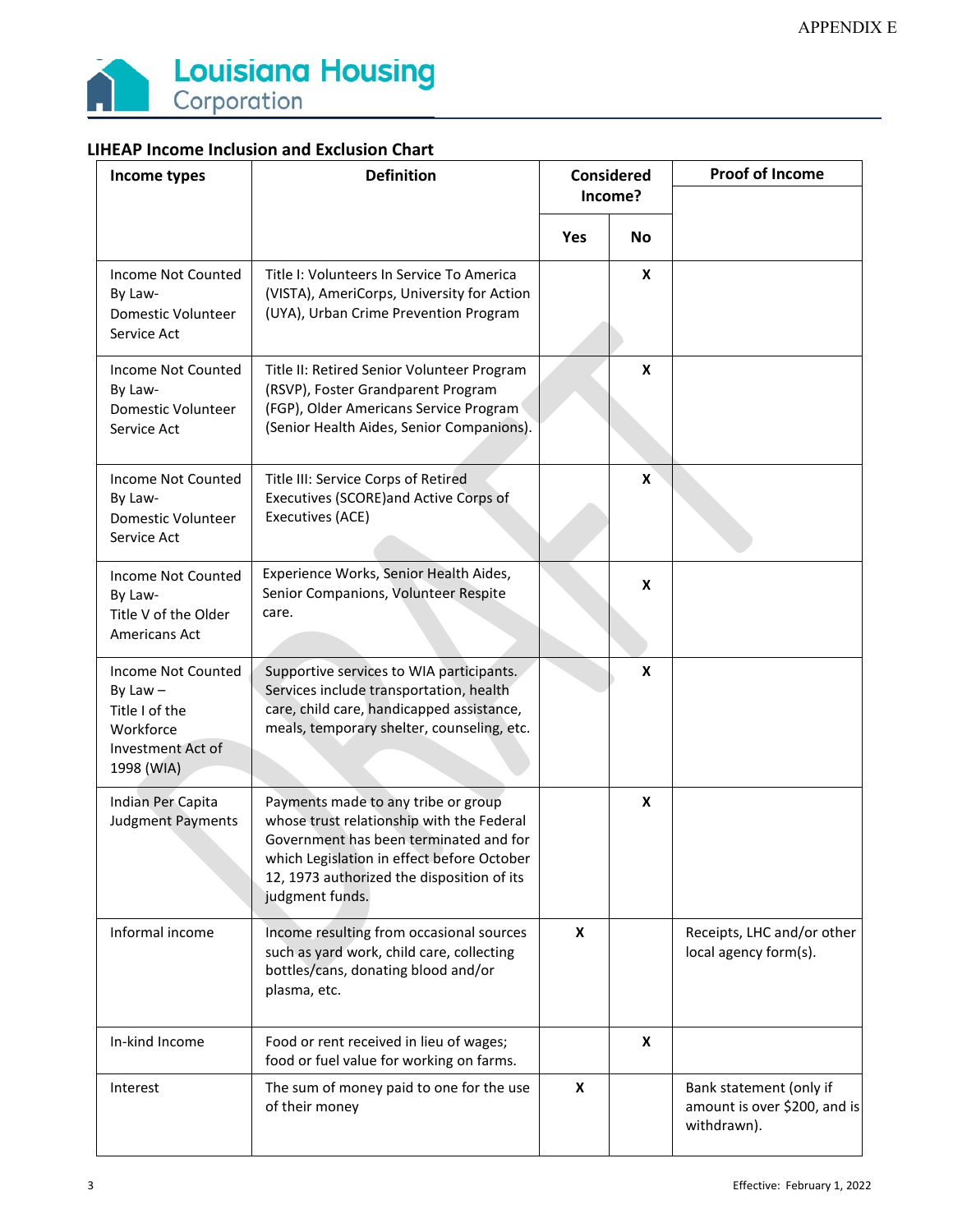

| Income types                                                 | <b>Definition</b>                                                                                                                                                                                                         | <b>Considered</b><br>Income? |           | <b>Proof of Income</b>                                                                                     |
|--------------------------------------------------------------|---------------------------------------------------------------------------------------------------------------------------------------------------------------------------------------------------------------------------|------------------------------|-----------|------------------------------------------------------------------------------------------------------------|
|                                                              |                                                                                                                                                                                                                           |                              |           |                                                                                                            |
|                                                              |                                                                                                                                                                                                                           | Yes                          | <b>No</b> |                                                                                                            |
| Job-related expenses<br>for non-self-<br>employed applicants | Business expenses comparable to self-<br>employment, such as a sales person, truck<br>driver, cab driver, or mechanic.                                                                                                    |                              | X         |                                                                                                            |
| Job related<br>Reimbursements                                | Job related expenses such as mileage,<br>meals, uniforms, medical expenses, etc.                                                                                                                                          |                              | X         |                                                                                                            |
| Jury Duty<br>Compensation                                    | Income received from performing jury<br>duty                                                                                                                                                                              | X                            |           | Copy of check, statement<br>from source, bank<br>statement                                                 |
| Lump Sum-<br>Non-recurring                                   | Net Income from lump sum gambling<br>and/or lottery winnings                                                                                                                                                              | X                            |           | Copy of check, statement<br>from source, bank<br>statement                                                 |
| Lump Sum-<br>Non-recurring                                   | Income considered of a nature not likely<br>to occur or happen again (i.e. lump sum<br>insurance payments, workers<br>compensation settlements, sale of<br>property, house or car, etc.)                                  |                              | X         |                                                                                                            |
| <b>Military Pay</b>                                          | Benefits paid to a person who is serving in<br>a military force.                                                                                                                                                          | X                            |           | Official document(s)<br>stating amount (e.g. leave<br>and earnings statement.)                             |
| Pensions                                                     | Assistance, paid at regular intervals to a<br>person or to the person's surviving<br>dependents in consideration of past<br>services, age, merit, poverty, injury or loss<br>sustained, etc.                              | X                            |           | Statement from source,<br>bank statement.                                                                  |
| Rebates & Refunds                                            | Income Tax rebates and refunds                                                                                                                                                                                            |                              | X         |                                                                                                            |
| Rental Income                                                | Income received from rental properties.                                                                                                                                                                                   | X                            |           | Paperwork re: rental of<br>property, receipts, bank<br>statement, and/or other<br>necessary documentation. |
| Retirement                                                   | A monthly payment made to<br>someone who is retired from work.                                                                                                                                                            | X                            |           | Statement from source,<br>bank statement                                                                   |
| Reverse Mortgage                                             | A mortgage in which a homeowner,<br>usually an elderly or retired person,<br>borrows money in the form of annual<br>payments which are charged against the<br>equity of the home.                                         |                              | X         |                                                                                                            |
| Royalties                                                    | A compensation or portion of the<br>proceeds paid to an owner of a right, as a<br>patent, oil or mineral right, for the use of<br>it or an agreed portion of the income from<br>a work paid to its author, composer, etc. | X                            |           | Statement from source,<br>bank statement                                                                   |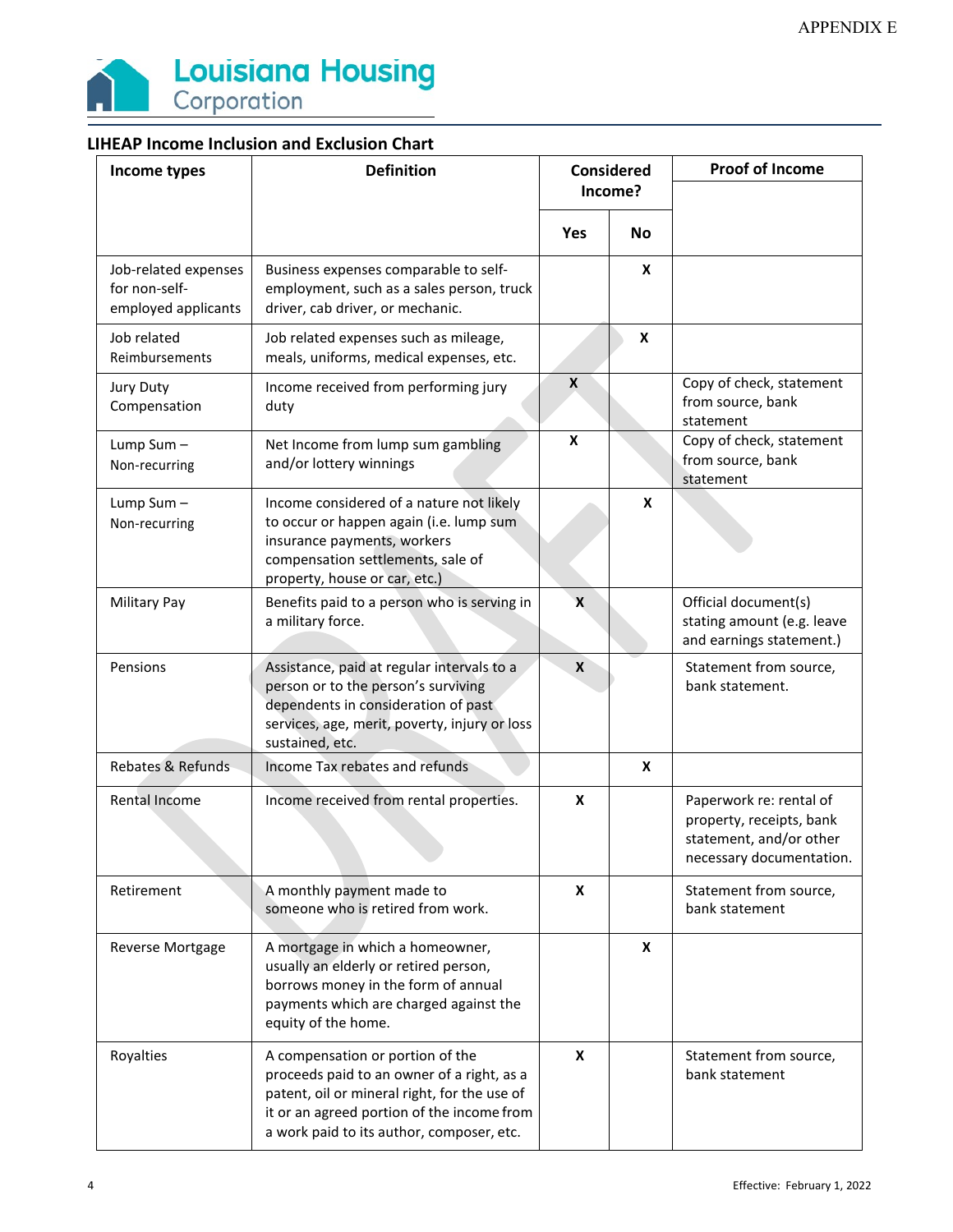

| Income types                                                | <b>Definition</b>                                                                                                                                                                         | <b>Considered</b><br>Income? |              |                                                                                                                                                                                                                   |  | <b>Proof of Income</b> |
|-------------------------------------------------------------|-------------------------------------------------------------------------------------------------------------------------------------------------------------------------------------------|------------------------------|--------------|-------------------------------------------------------------------------------------------------------------------------------------------------------------------------------------------------------------------|--|------------------------|
|                                                             |                                                                                                                                                                                           |                              |              |                                                                                                                                                                                                                   |  |                        |
|                                                             |                                                                                                                                                                                           | Yes                          | <b>No</b>    |                                                                                                                                                                                                                   |  |                        |
| Self-Employment<br>Income                                   | Income from a business, less<br>business expenses.                                                                                                                                        | X                            |              | Most recent federal tax<br>returns, including 1040 and<br>Schedule "C".<br>Self-employment Self<br><b>Certification Form</b><br>(Appendix G), bank<br>statements and any<br>required supporting<br>documentation. |  |                        |
| Senior Companion<br>Program                                 | A program which offers an opportunity for<br>volunteers aged 60 and over to provide<br>companionship and support to<br>homebound adults, most of whom are<br>also seniors.                |                              | $\mathbf{x}$ |                                                                                                                                                                                                                   |  |                        |
| SNAP<br>(Food Stamps)                                       | (See Food Stamps.)                                                                                                                                                                        |                              | X            |                                                                                                                                                                                                                   |  |                        |
| Social Security<br>Benefits (SS, SSD, SSI)                  | A federally funded program of social<br>insurance and benefits which include<br>retirement income, disability income,<br>benefits paid to minors, and death and<br>survivorship benefits. | X                            |              | Official documentation<br>such as award letter,<br>benefit verification letter<br>or annual letter from Social<br>Security Administration<br>(SSA), bank statement, or<br>SNAP documents may be<br>used.          |  |                        |
| <b>Strike Benefits</b>                                      | Benefit from Union Action.                                                                                                                                                                | X                            |              | Copy of check, statement<br>from Union.                                                                                                                                                                           |  |                        |
| <b>Student Aid</b><br>(See also Work<br>Study.)             | The full amount of all financial assistance<br>paid directly to the student or to the<br>educational institution. This includes:<br>scholarships, grants, or loans.                       |                              | X            |                                                                                                                                                                                                                   |  |                        |
| <b>Temporary Assistance</b><br>For Needy Families<br>(TANF) | A program which provides assistance to<br>needy families so that children may be<br>cared for in their own homes or in the<br>home of relatives.                                          | X                            |              | Documentation showing<br>amount of assistance.                                                                                                                                                                    |  |                        |
| <b>Training Stipend</b>                                     | Income received from a training<br>program by applicant.                                                                                                                                  | X                            |              | Pay stubs                                                                                                                                                                                                         |  |                        |